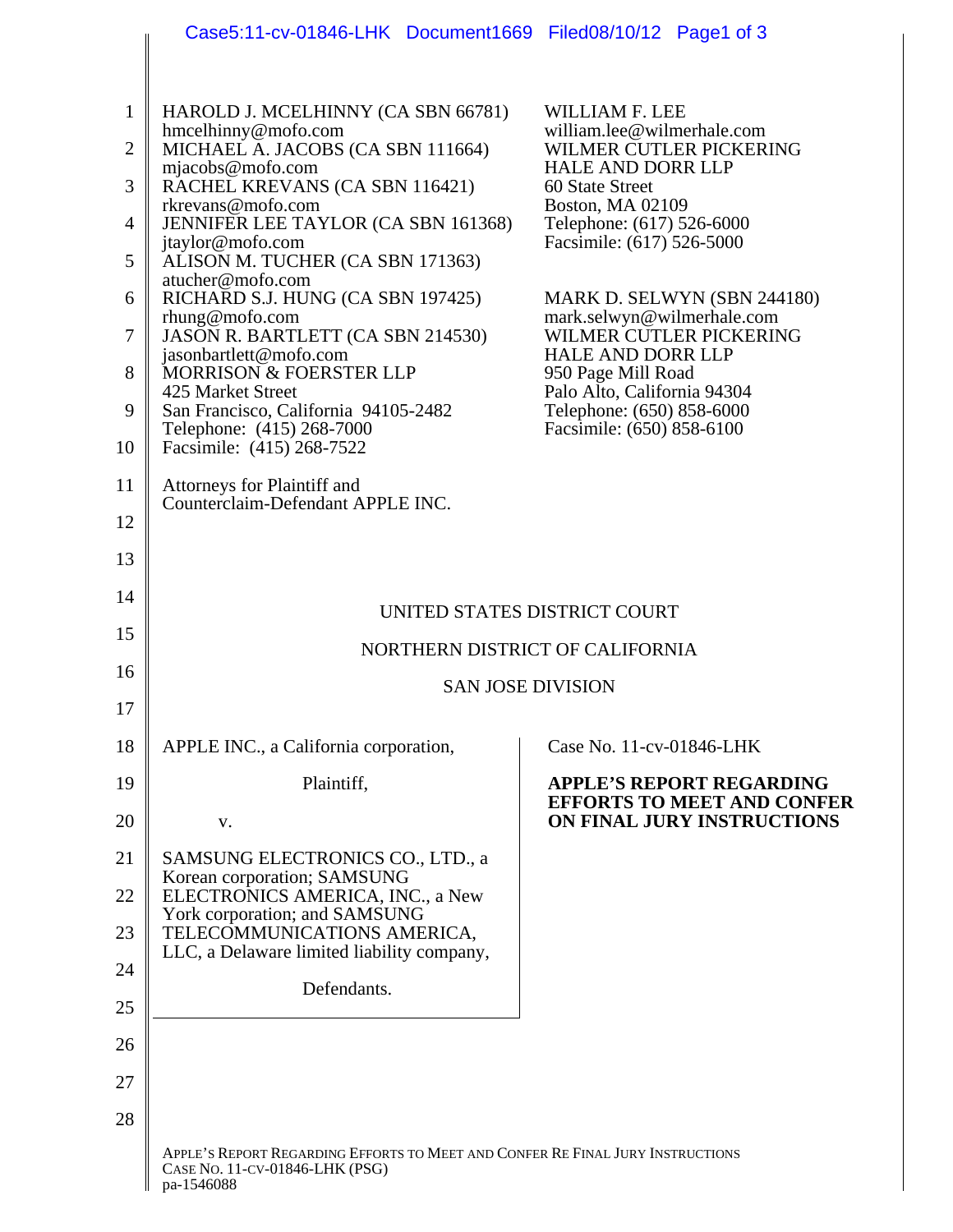## Case5:11-cv-01846-LHK Document1669 Filed08/10/12 Page2 of 3

1 2 3 4 5 6 7 8 On July 23, 2012, the Court ordered "lead trial counsel [ ] to meet and confer in person regarding the final jury instructions." (Dkt No. 1296 at 1.) The Court directed the parties to "file a revised joint submission of disputed and undisputed final jury instructions by August 6, 2012." (*Id* at 2.) On August 6, the parties reported that they had been conferring and had reduced the number of instructions remaining in dispute. The parties asked for a few more days to continue their talks, and the Court granted that extension. (8/6/12 Trial Tr. at 1285:9-1286:3.) The Court directed the parties to file their joint submission by Friday, August 10. (*Id*.) Since that time, although Apple has tried diligently to advance the process, Samsung has stymied those efforts.

9 10 11 12 13 14 15 Apple sent Samsung a revised set of proposed jury instructions on Sunday, August 5. Apple asked for Samsung's counter-proposals that day, and repeated its request several times throughout the week. (Pernick Decl. Exhs. A-D, F-G.) Samsung kept telling Apple that its proposals were forthcoming. For the design patent and trade dress instructions in particular, Samsung stated numerous times that it would offer some sort of response to Apple's proposed instructions. (*See* Pernick Decl. Exhs. D, E.) That is how things stood as of Thursday evening, August 9––the night before the parties' joint submission was due.

16 17 18 19 20 21 Between 6:00 and 7:00 p.m. on Thursday evening, Samsung finally identified 56 jury instructions that it was proposing. (*See* Pernick Decl. Exhs. H, I.) That left Apple with just over 24 hours to hold a lead counsel meet-and-confer session and to prepare the parties' joint filing. Apple and Samsung agreed that lead counsel for the parties would meet on Friday evening after trial, and that Apple would coordinate the parties' joint filing. (Pernick Decl., ¶¶ 9-10.) But Samsung stymied Apple again.

22 23 24 25 26 27 28 At the end of the Court day on Friday, Apple called Samsung to find out when and where Samsung wanted to hold the final lead trial meet-and-confer session. (*Id*., ¶ 11.) Samsung declined. Samsung stated that it was impractical to meet at that point, and that the parties should continue their discussions over the weekend. (*Id.*, 12.) When Apple reminded Samsung that the Court had set a deadline, Samsung eventually agreed to a late-evening meeting but without Samsung's lead counsel. (*Id*., ¶ 12.) Apple informed Samsung that any such meeting would not comply with the Court's order. (*Id*., ¶ 12.)